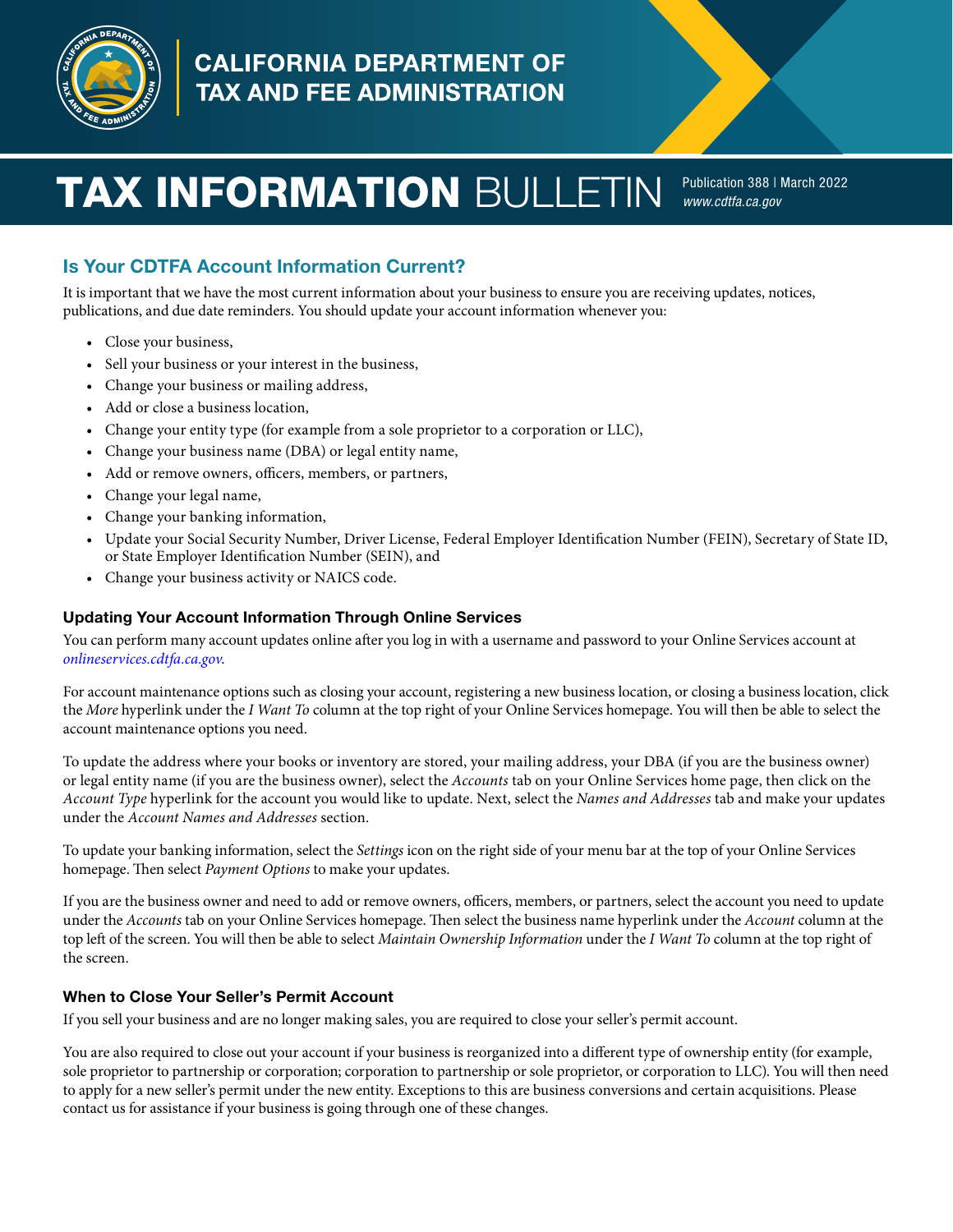#### You Must Contact Us to Make Certain Account Updates

If you are the business owner and need to update your Social Security Number, Driver License, Federal Employer Identification Number (FEIN), Secretary of State ID, or State Employer Identification Number (SEIN), you will need to contact us.

Likewise, you should contact us if you have changed your business activities and need to update your NAICS code to reflect the type of business that you conduct.

You may also contact our Customer Service Center at 1-800-400-7115 (CRS:711) for assistance with updating your account. Customer service representatives are available Monday through Friday from 8:00 a.m. to 5:00 p.m. (Pacific time), except state holidays.

# New Local Charge Rate for San Francisco Retail Sales of Prepaid Mobile Telephony Services Effective April 1, 2022

Effective April 1, 2022, the new local charge rate for the City and County of San Francisco is 15 percent. Sellers are required to collect, report, and pay local charges on their retail sales of prepaid mobile telephony services. You may find the applicable local charge rates for each city and county on our *911 Surcharge and Local Charge Rates* webpage at *[www.cdtfa.ca.gov/taxes-and-fees/mts.htm](https://www.cdtfa.ca.gov/taxes-and-fees/mts.htm)*.

| <b>NEW LOCAL CHARGE RATE</b>     |                     |                           |                      |  |  |  |
|----------------------------------|---------------------|---------------------------|----------------------|--|--|--|
| Location                         | <b>Current Rate</b> | l New Local Rate <b>1</b> | <b>County</b>        |  |  |  |
| City and County of San Francisco | $14.80\%$           | $15.00\%$                 | <b>San Francisco</b> |  |  |  |

For periodically updated information about local charge collection requirements and the 911 Surcharge, please see our *Tax Guide for Prepaid Mobile Telephony Services (MTS) and Telecommunication Service Suppliers*, at *[www.cdtfa.ca.gov/industry/seller-servicesupplier.htm](https://www.cdtfa.ca.gov/industry/seller-servicesupplier.htm)*.

## New Sales and Use Tax Rates Beginning April 1, 2022

California voters approved the district tax changes listed below in the November 2021 election, except as noted. The tax rate changes apply only within the indicated city or county limits. The new tax rates, tax codes, and expiration dates will be available to view and download as a spreadsheet on March 1, 2022, on our webpage, *[California City & County Sales & Use Tax Rates](http://www.cdtfa.ca.gov/taxes-and-fees/sales-use-tax-rates.htm)*.

To find the specific tax rate for your area or business location, go to *[Find a Sales and Use Tax Rate by Address](https://maps.cdtfa.ca.gov/)*. The new rates will be displayed on April 1, 2022. If you have questions about this notice, please call our Customer Service Center at 1-800-400-7115 (CRS:711). Customer service representatives are available to assist you Monday through Friday from 8:00 a.m. to 5:00 p.m. (Pacific time), except state holidays.

| <b>DISTRICT TAX RATE INCREASING</b>                         |                 |                   |                 |  |  |  |
|-------------------------------------------------------------|-----------------|-------------------|-----------------|--|--|--|
| <b>Citywide</b>                                             | <b>New Code</b> | <b>Prior Rate</b> | <b>New Rate</b> |  |  |  |
| City of Isleton (located in Sacramento County) <sup>1</sup> | 985             | 8.250%            | 8.750%          |  |  |  |
| City of Taft (located in Kern County)                       | 974             | 7.250%            | 8.250%          |  |  |  |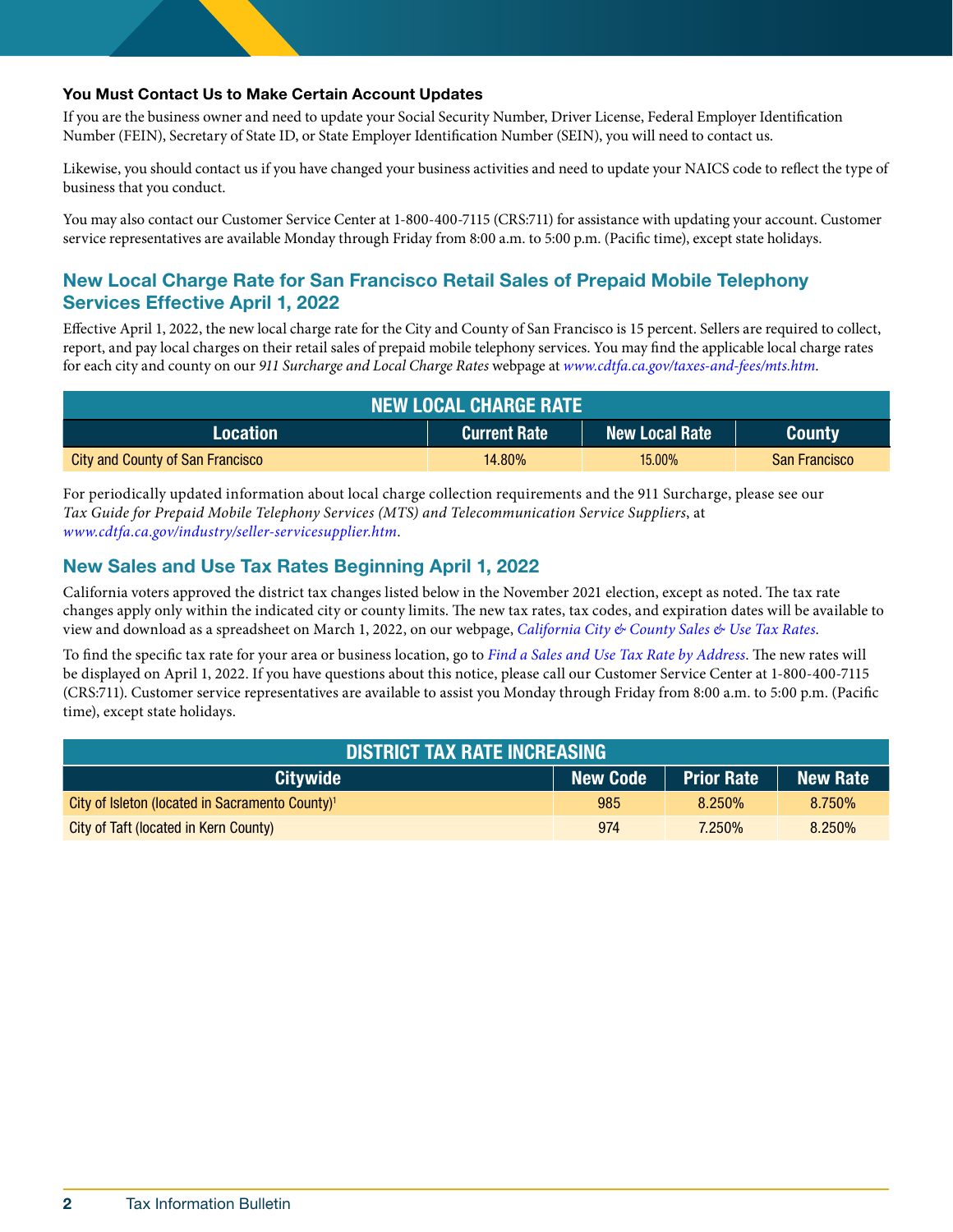| <b>DISTRICT TAX RATE DECREASING</b>                                                                                                          |                 |                   |                        |  |  |  |
|----------------------------------------------------------------------------------------------------------------------------------------------|-----------------|-------------------|------------------------|--|--|--|
| <b>Countywide</b>                                                                                                                            | <b>New Code</b> | <b>Prior Rate</b> | <b>New Rate</b>        |  |  |  |
| Del Norte County <sup>2</sup> (This rate applies in all incorporated cities that do not impose a<br>district tax.)                           |                 | 7.500%            | 7.250%                 |  |  |  |
| <b>City of Crescent City</b>                                                                                                                 | 833<br>8.500%   |                   | 8.250%                 |  |  |  |
| <b>Del Norte County Unincorporated Area</b>                                                                                                  | 831<br>8.500%   |                   | 8.250%                 |  |  |  |
| Marin County <sup>3</sup> (This rate applies in all unincorporated areas and in incorporated<br>cities that do not impose a district tax.)   | 975             | 8.250%            | 8.000%                 |  |  |  |
| <b>Town of Corte Madera</b><br>976                                                                                                           |                 | 9.000%            | 8.750%                 |  |  |  |
| <b>Town of Fairfax</b><br>977                                                                                                                |                 | 9.000%            | 8.750%                 |  |  |  |
| <b>City of Larkspur</b>                                                                                                                      | 978             | 9.000%            | 8.750%                 |  |  |  |
| <b>City of Novato</b>                                                                                                                        | 979<br>8.500%   |                   | 8.250%                 |  |  |  |
| <b>Town of San Anselmo</b>                                                                                                                   | 980<br>8.750%   |                   | 8.500%                 |  |  |  |
| <b>City of San Rafael</b>                                                                                                                    | 981<br>9.250%   |                   | 9.000%                 |  |  |  |
| <b>City of Sausalito</b>                                                                                                                     | 982<br>8.750%   |                   | 8.500%                 |  |  |  |
| <b>DISTRICT TAX CODE CHANGING</b>                                                                                                            |                 |                   |                        |  |  |  |
| <b>Countywide</b>                                                                                                                            | <b>New Code</b> |                   | <b>Tax Rate</b>        |  |  |  |
| Alameda County <sup>4</sup> (This rate applies in all unincorporated areas and in incorporated<br>cities that do not impose a district tax.) | 966             |                   | 10.250%                |  |  |  |
| <b>City of Alameda</b>                                                                                                                       | 967             |                   | 10.750%                |  |  |  |
| <b>City of Albany</b>                                                                                                                        | 968             |                   | 10.750%                |  |  |  |
| <b>City of Emeryville</b><br>969                                                                                                             |                 |                   | 10.500%                |  |  |  |
| <b>City of Hayward</b>                                                                                                                       | 970             |                   | 10.750%                |  |  |  |
| <b>City of Newark</b>                                                                                                                        | 971             |                   | 10.750%                |  |  |  |
| <b>City of San Leandro</b>                                                                                                                   | 972             |                   | 10.750%                |  |  |  |
| <b>City of Union City</b>                                                                                                                    | 973             |                   | 10.750%                |  |  |  |
| <b>Citywide</b>                                                                                                                              | <b>New Code</b> |                   | <b>Tax Rate</b>        |  |  |  |
| City of Rio Vista (located in Solano County) <sup>5</sup>                                                                                    | 987             |                   | 8.125%                 |  |  |  |
| <b>CURRENT DISTRICT TAX EXTENDED</b>                                                                                                         |                 |                   |                        |  |  |  |
| <b>Citywide</b>                                                                                                                              | <b>Code</b>     | <b>Tax Rate</b>   | <b>Expiration Date</b> |  |  |  |
| City of Indio (located in Riverside County) <sup>6</sup>                                                                                     | 517             | 8.750%            | Indefinite             |  |  |  |

*1. The existing city tax of 0.50 percent will expire March 31, 2022. Two new city taxes of 0.50 percent, for a total of 1.00 percent, were approved by voters in the November 2020 (Measure L) and November 2021 (Measure B) elections.*

*2. The Del Norte County tax of 0.25 percent will expire March 31, 2022. The county tax rate will decrease by 0.25 percent.*

*3. The Marin County tax of 0.25 percent will expire March 31, 2022. The county tax rate will decrease by 0.25 percent.*

*4. The existing county tax of 0.50 percent was extended by voters in the November 2014 (Measure BB) election; however, the tax code will expire March 31, 2022. A new tax code is needed and will take effect April 1, 2022. There is no change in the tax rate in Alameda County.*

*5. The existing city tax of 0.75 percent will expire March 31, 2022. A new tax of 0.75 percent approved by voters in the November 2020 (Measure O) election. There is no change in the tax rate in the City of Rio Vista.*

*6. The existing City of Indio tax of 1.00 percent, set to expire March 31, 2037, was extended indefinitely.*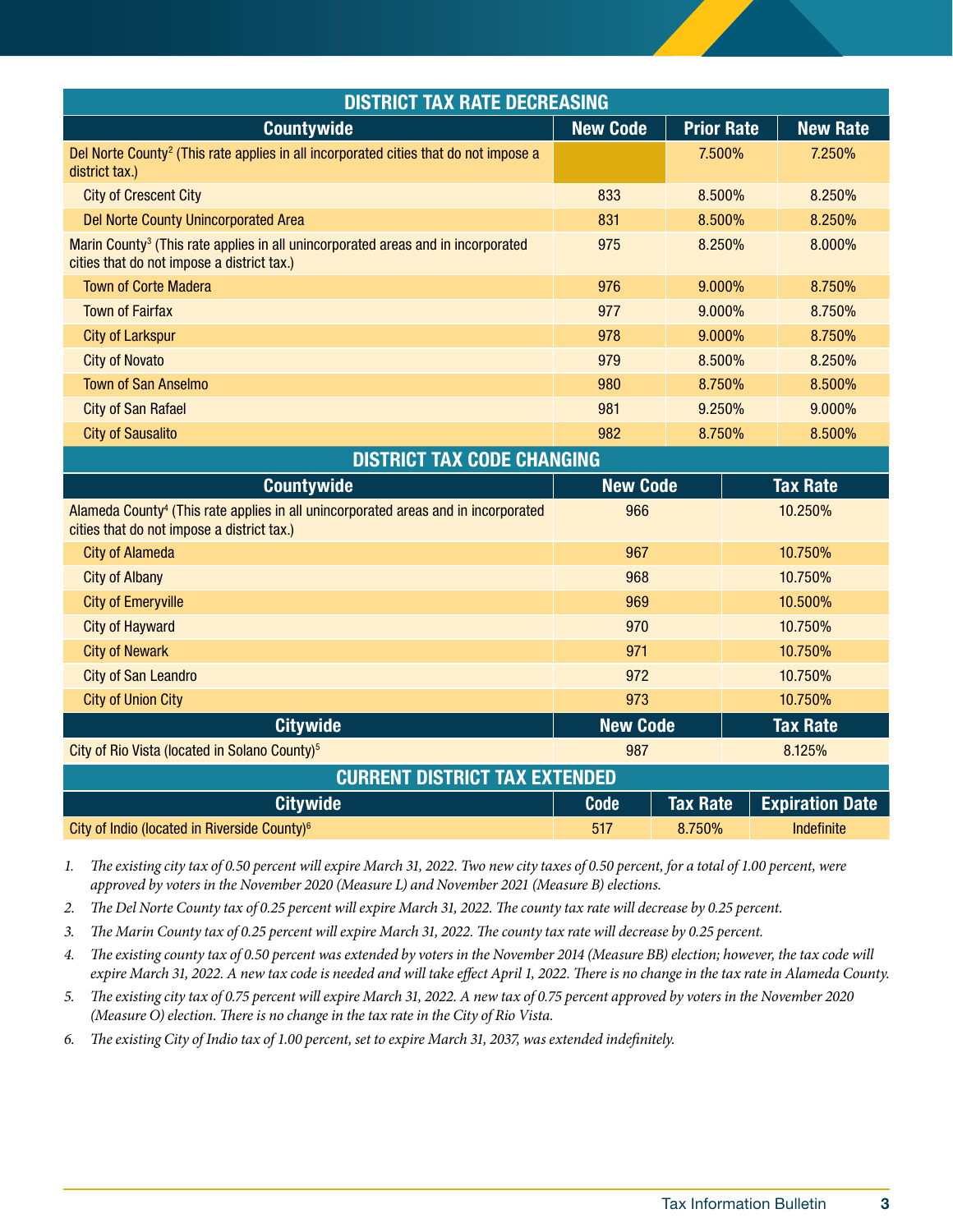# When Should I Issue a Resale Certificate?

If you are engaged in the business of selling tangible personal property (merchandise) in California, you may issue a [CDTFA-230,](https://www.cdtfa.ca.gov/formspubs/cdtfa230.pdf) *General Resale Certificate*, when purchasing items for resale in the regular course of your business operation.

Generally, a resale certificate is issued when purchasing:

- Merchandise (finished items) for resale.
- Items solely for demonstration or display while holding them for sale in the regular course of business operations.
- Materials that will become a physical part of an item that will be held for resale.

You should not use a resale certificate when buying a product that you will:

- Use in your business rather than sell.
- Use in your business (other than for demonstration or display) before selling.
- Use for personal purposes.
- Hold as an investment for appreciation in value and for sale in the future.

For more information, please see [publication 103](https://www.cdtfa.ca.gov/formspubs/pub103/), *Sales for Resale*, and [Regulation 1668,](https://www.cdtfa.ca.gov/lawguides/vol1/sutr/1668.html) *Sales for Resale*.

# Know Your Rights

As a taxpayer, you have many rights under the law, including the right to:

- Information and assistance to help you comply with the law,
- Fair and courteous treatment,
- Prompt service,
- Confidentiality, and
- Appeal a determination or claim a refund as allowed by law.

Along with those rights, you have the responsibility to:

- Stay informed about tax laws and regulations that affect you and your business,
- Respond promptly to our attempts to contact you,
- Inform us of any changes to your business ownership or address, and
- Maintain adequate records.

For more information, please see publication 70, *Understanding Your Rights as a California Taxpayer*, at *[www.cdtfa.ca.gov/formspubs/pub70.pdf](http://www.cdtfa.ca.gov/formspubs/pub70.pdf)*. You may also call the Taxpayers' Rights Advocate Office at 1-888-324-2798 if you have questions about your rights, or if you are unable to resolve a problem through normal channels, such as speaking with a supervisor.

## Sign Up Now

We are transitioning away from using Limited Access Codes. If you have not created a username and password, we encourage you to *Sign Up Now*, at *[onlineservices.cdtfa.ca.gov](https://onlineservices.cdtfa.ca.gov/_/)*, so you can access your accounts, file returns and reports, and make payments using our online services system. A username and password allows you to perform many account activities online such as:

- Managing multiple accounts,
- Requesting relief of penalties and interest,
- Requesting filing extensions,
- Saving and updating banking and account information,
- Viewing return and payment history, and
- Receiving alerts and correspondence.

If you need assistance creating a username and password, please see our video tutorials webpage at *[www.cdtfa.ca.gov/services/#Tutorials](http://www.cdtfa.ca.gov/services/#Tutorials)*, or contact our Customer Service Center at 1-800-400-7115 (CRS:711). Customer service representatives are available Monday through Friday from 8:00 a.m. to 5:00 p.m. (Pacific time), except state holidays.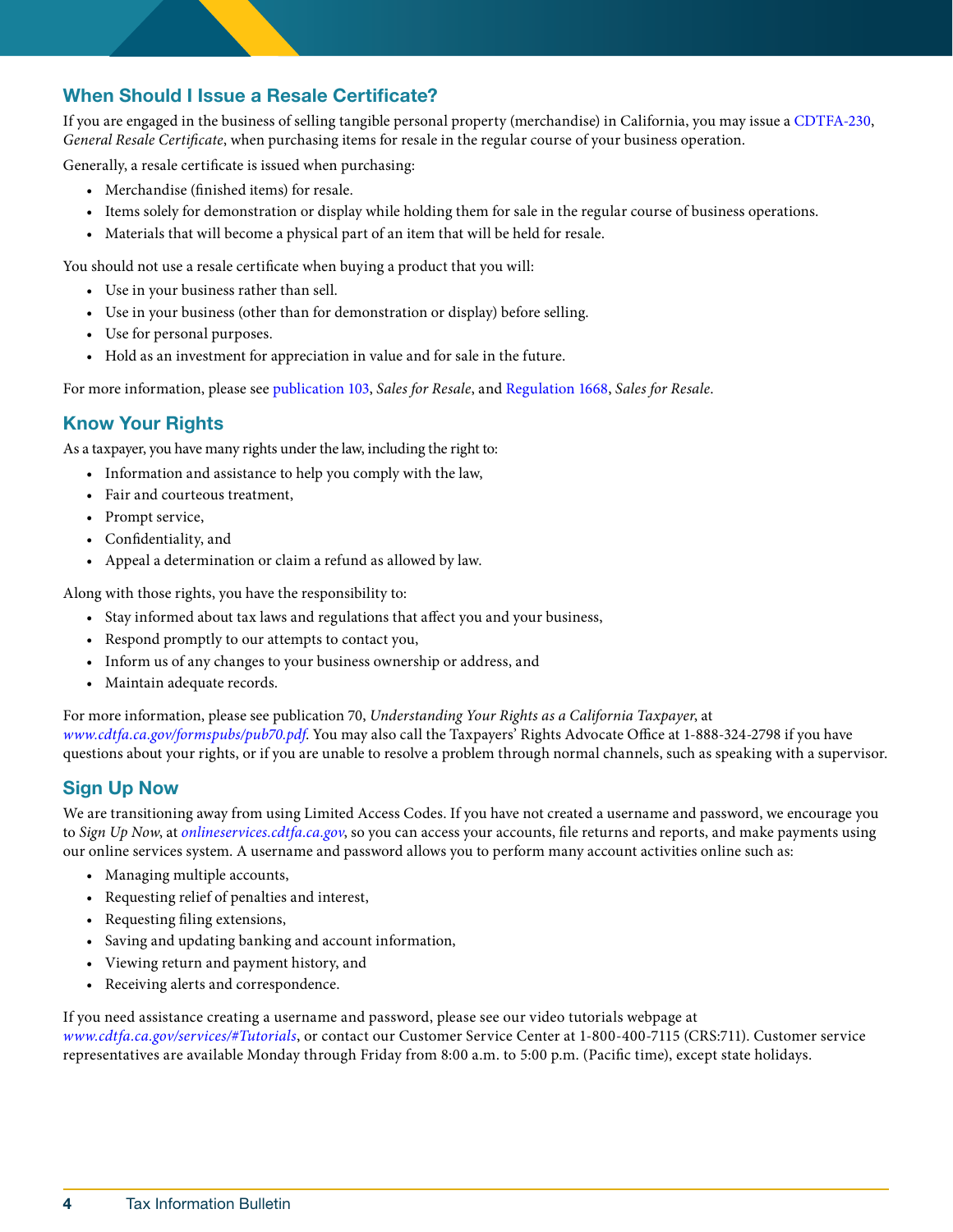# New Online Filing Requirements

Online filing is now required for many of our tax and fee programs. *Sign Up Now* for online filing on our Online Services webpage at *[onlineservices.cdtfa.ca.gov](https://onlineservices.cdtfa.ca.gov/_/)*. Online filing is now required for the programs listed below:

- Cannabis Taxes
- Cigarette and Tobacco Products Tax
- Emergency Telephone Users (911) Surcharge
- Hazardous Waste Environmental Fee
- Hazardous Waste Facility Fee
- Lead-Acid Battery Fees
- Lumber Products Assessment
- Oil Spill Prevention and Administration Fee
- Local Charges on Retail Sales of Prepaid Mobile Telephony Services

For online filing assistance or how to create a username and password, please view our Video Tutorials webpage at *[www.cdtfa.ca.gov/services/#Tutorials](http://www.cdtfa.ca.gov/services/#Tutorials)* or contact our Customer Service Center at 1-800-400-7115 (CRS:711). Customer service representatives are available Monday through Friday from 8:00 a.m. to 5:00 p.m. (Pacific time), except state holidays.

#### Changes to Lead-Acid Battery Fees

On April 1, 2022, the California battery fee and the manufacturer battery fee will increase to \$2 per [Assembly Bill \(AB\) 2153](https://leginfo.legislature.ca.gov/faces/billNavClient.xhtml?bill_id=201520160AB2153) (Stats. 2016, ch. 666) and [AB 142](https://leginfo.legislature.ca.gov/faces/billNavClient.xhtml?bill_id=201920200AB142) (Stats. 2019, ch. 860). Changes to your 2022 returns are outlined in our special notice, *[Lead-Acid Battery Fees Increase](https://www.cdtfa.ca.gov/formspubs/L845.pdf)  [April 1, 2022](https://www.cdtfa.ca.gov/formspubs/L845.pdf)*, and include the fee increase and a new one-time annual split return for annual filers for periods before and after April 1, 2022. Quarterly filers will continue to file their returns as usual. However, any adjustments for returned merchandise or fee-paid purchases resold prior to April 1, 2022, must be made by filing an amended return or a claim for refund for the applicable period. These adjustments for periods prior to April 1, 2022, may not be made on your returns after April 1, 2022.

For more information about the Lead-Acid Battery Fees and how to register, please view our *Tax Guide for Lead-Acid Battery Fees*, at *[www.cdtfa.ca.gov/industry/lead-acid-battery-fees.htm](http://www.cdtfa.ca.gov/industry/lead-acid-battery-fees.htm)*.

## Oil Spill Prevention and Administration Fee – Registration, Reporting, and Invoicing **Requirements**

#### Oil Spill Prevention and Administration (OSPA) Fee Registration and Reporting Requirements for Renewable Fuel Facility Operators

As of July 22, 2021, renewable fuel production facility operators and renewable fuel receiving facility operators (RF facility operators) are required to register with us for an oil spill prevention and administration (OSPA) fee account. Beginning January 1, 2022, RF facility operators are required to collect the OSPA fee from the owner, file monthly returns online, and pay the fee to us, according to [Assembly Bill 148](https://leginfo.legislature.ca.gov/faces/billNavClient.xhtml?bill_id=202120220AB148) (Stats. 2021, ch. 115).

Please register to pay the fee on our website at *[www.cdtfa.ca.gov](http://www.cdtfa.ca.gov/)* by selecting the *Login/Register* button. Under the *Registration* heading, choose *Register a New Business Activity*.

For more information on the new registration and reporting requirements, please see our special notice, *Renewable Fuel Registration and Reporting Requirements for the Oil Spill Prevention and Administration Fee*, at *[www.cdtfa.ca.gov/formspubs/L821.pdf](https://www.cdtfa.ca.gov/formspubs/L821.pdf)*, and for the OSPA fee, please see our *Oil Spill Prevention and Administration Fee & Oil Spill Response Fee Guide*, at *[www.cdtfa.ca.gov/taxes-and-fees/oil-spill-prev-resp-adm-fee.htm](http://www.cdtfa.ca.gov/taxes-and-fees/oil-spill-prev-resp-adm-fee.htm)*.

#### Invoicing Requirements for OSPA Feepayers

Only marine terminal operators, refinery operators, renewable fuel production facility operators, and renewable fuel receiving facility operators are required to collect the OSPA fee on transactions or activities that would result in an OSPA fee liability.

The OSPA fee you collect must be separately stated on the invoice you provide to the owner of the crude oil, petroleum products, or renewable fuel. You must also separately state the fee amount you collect on the shipping documents you provide to another marine terminal operator, refinery operator, renewable fuel production facility operator, or renewable fuel receiving facility operator on any transaction or activity that would result in an oil spill fee liability.